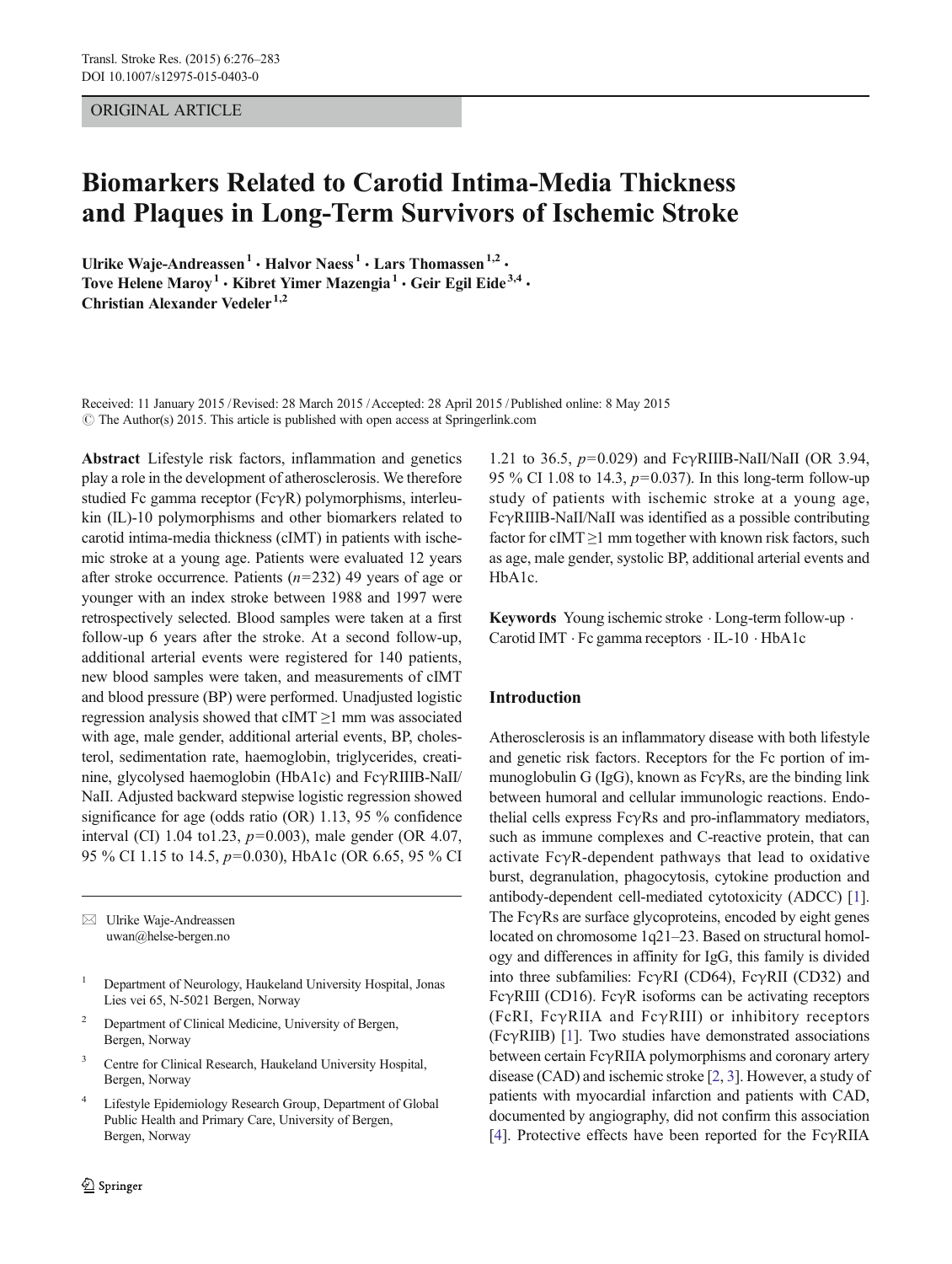polymorphism and peripheral atherosclerosis [\[5](#page-6-0)], and an inverse relation has been found for FcγRIIIA and CAD [\[6](#page-7-0)].

Interleukin (IL)-10 is another important immune regulator that may be important in the pathogenesis of atherosclerosis [\[7](#page-7-0)]. Low levels of expression of IL-10 are associated with atherosclerosis and cardiac and vascular dysfunction in mouse models [\[8](#page-7-0), [9](#page-7-0)], and in humans, reduced levels of IL-10 are associated with carotid atherosclerosis and coronary disease [\[10](#page-7-0), [11](#page-7-0)]. IL-10 production varies due to single-nucleotide polymorphisms (SNPs) in the promoter region of the IL-10 gene [\[12](#page-7-0)]. IL-10 SNPs have been identified at positions −1082 (A/G),  $-819$  (C/T) and  $-592$  (A/C) in Caucasians and form the haplotypes ATA, ACC and GCC in six possible combinations [\[13](#page-7-0)]. The genotype GCC/GCC is associated with high production of IL-10; GCC/ACC and GCC/ATA with medium production; and ATA/ATA, ATA/ACC and ACC/ACC with low production of IL-10 [[14](#page-7-0)]. Although the IL-10 gene is also localised on chromosome 1, the polymorphisms of IL-10 and FcγR are not related. However, it has been shown that crosslinking of FcγRs on macrophages influence the IL-10 production [[15\]](#page-7-0).

We have previously reported data from 232 patients who had suffered acute arterial ischemic stroke at ages between 15 and 49 years and found a 10-fold higher mortality rate and a 5 fold increased vascular morbidity rate among long-term survivors compared with controls [\[16\]](#page-7-0). After a mean observation time of 12 years from the index stroke, individual maximum carotid intima-media thickness (cIMT) values were ≥1.0 mm in 76 % of 140 examined patients, based on 5944 wallsegmental measurements [\[17\]](#page-7-0).

In the present study, we analysed these retrospectively selected young stroke patients with the following biomarkers: C-reactive protein (CRP), homocysteine, cholesterol and triglycerides, sedimentation rate (SR), haemoglobin (Hb), glycolysed haemoglobin (HbA1c), creatinine, leukocytes, thrombocytes, and FcγR polymorphisms, IL-10 polymorphisms and Chlamydia pneumoniae antibodies. For multivariate analysis, we related these parameters and other relevant clinical information, such as age, gender, blood pressure, number of smoking years and additional arterial events other than the index stroke to cIMT.

#### Methods

#### Patients and Study Design

We identified 232 patients of less than 50 years of age with first-ever ischemic stroke between 1988 and 1997 from five acute care hospitals in Hordaland County in western Norway [\[16\]](#page-7-0). The mean age (standard deviation, SD) of the subjects was 41.1  $(\pm 7.5)$  years at the time of the index stroke. Ischemic stroke was defined according to the Baltimore Washington Cooperative Young Stroke Study Criteria as neurological deficits lasting longer than 24 h or clinical transient ischemic attacks (TIAs) in which cerebral computed tomography (CT) or magnetic resonance imaging (MRI) showed acute arterial cerebral infarction related to clinical findings [\[18\]](#page-7-0). About two thirds of the patients had anterior circulation infarction, about one third had posterior circulation infarction, and despite more serious affection of patients with anterior circulation infarction, the short-term outcome at discharge was favourable with modified Rankin score  $\leq$ 2 in 80 % [[19](#page-7-0)]. From 1988 to 1997, patients were mainly treated by platelet inhibition or anticoagulation. Thrombolysis and treatment with statins were not usual at that time. Figure [1](#page-2-0) shows the flow chart of the study. The first follow-up was done from 1998 to 2001 after a mean time of 5.7 years from the index stroke. Blood samples were taken from 198 participating patients and frozen at −80 °C. Four patients refused blood sampling. A second follow-up was done from 2004 to 2005 after a mean time of 11.9 years from the index stroke. Until the second follow-up, 45 patients had died, mainly from cardiovascular disease [[20\]](#page-7-0). Of the 187 survivors, 144 (77 %) participated in clinical examinations, and 140 patients were examined with cIMT mea-surements by B-mode ultrasound [[17](#page-7-0)]. Two patients refused blood sampling but permitted the use of samples taken for other control purposes within 1 month. The mean age at this follow-up was 52.9 years (SD $\pm$ 8.1, range 28–65 years).

#### FcγR Polymorphisms

FcγR polymorphisms were analysed as previously described [\[6](#page-7-0)]. In brief, leukocytes were isolated from peripheral venous blood samples (EDTA blood). DNA was extracted with QIAampTM Blood Kit (Qiagen GmbH, Hilden, Germany). FcγR genotypes were determined by polymerase chain reaction (PCR), and all PCR products were analysed by electrophoresis [\[6](#page-7-0)].

#### IL-10 Polymorphisms

DNA was extracted from whole-blood samples and examined for IL-10 polymorphisms at positions −1082 (G/A), −819  $(T/C)$  and  $-592$  (A/C) using PCR and gene sequencing as previously described [\[21](#page-7-0)]. The IL-10 haplotypes were determined and grouped into combinations with high IL-10 expression, medium IL-10 expression and low IL-10 expression.

#### Carotid Artery Imaging

Right- and left-sided cIMT examination of near and far walls of the distal common carotid artery (CCA), bifurcation (BIF) and the proximal internal carotid artery (ICA) were performed at four predefined angles. CCA, BIF and ICA vessel segments were identified by using the tip of the flow divider as an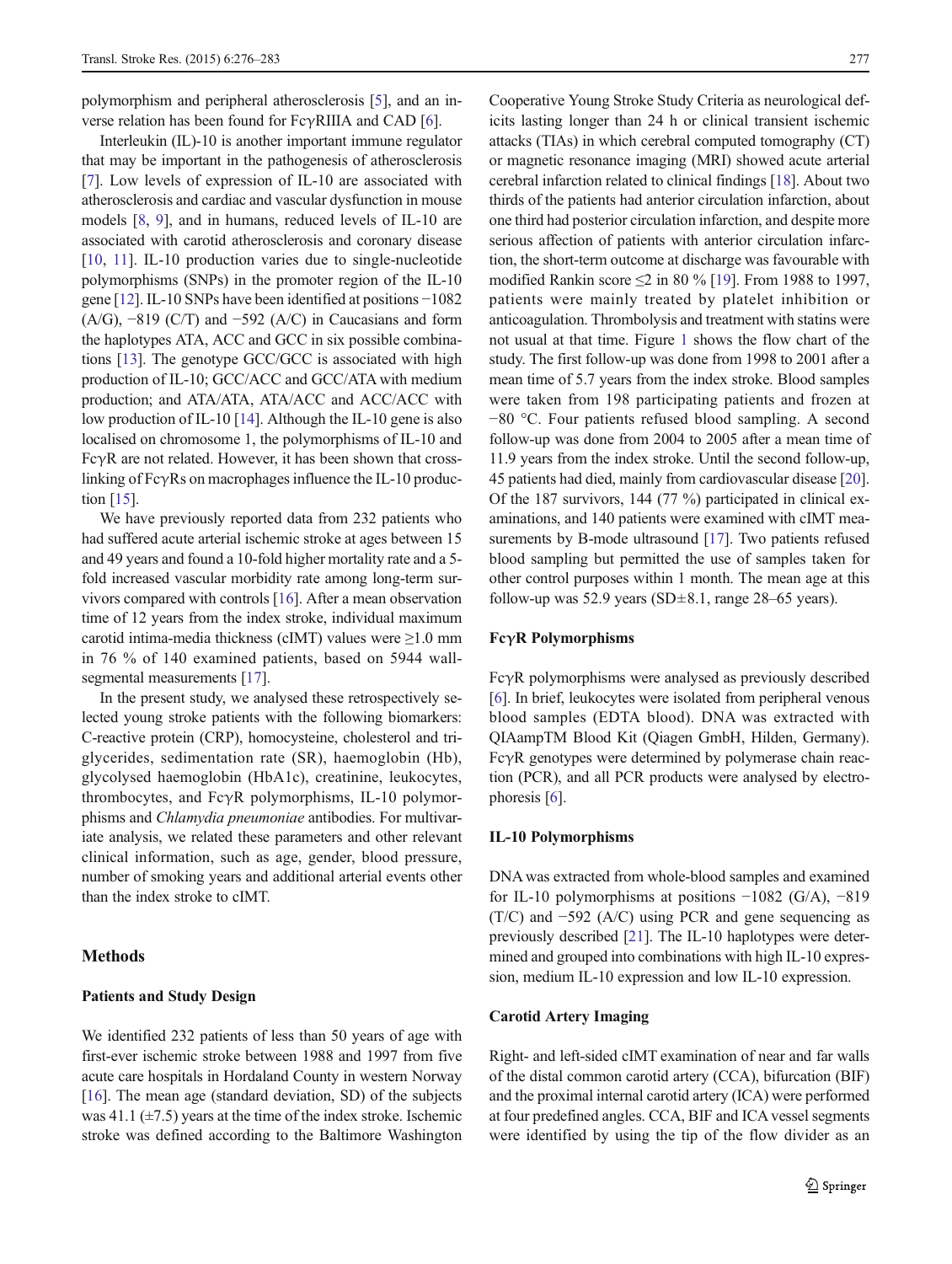<span id="page-2-0"></span>

Fig. 1 Flow chart of 232 retrospectively included ischemic stroke patients after the index stroke at age 17 to 49 years;  $n$ =number of patients who were identified and participated in follow-ups,  $nd=$ numbers of patients who died between inclusion and first follow-up and between first and second follow-up, nbs=number of collected blood

samples. Four patients at first follow-up and two patients at second follow-up refused blood sampling, but both patients from second follow-up permitted the use of blood samples from other health controls, done within 1 month;  $nu$ =number of patients with carotid ultrasound measurements

internal landmark. Segments had a length of 10 mm, and the mean value was measured. A total of 5944 segmental mean IMT or plaque values were obtained. The maximum value of 48 possible individual cIMT measurements was used as outcome variable. cIMT results were used to divide subjects into two cIMT categories: <1.0 and ≥1.0 mm. Our 140 patients had a mean age of 53 years, the oldest patients were 65 years old at that final clinical follow-up, and total maximum IMT of 1.0 mm was chosen as measure of dichotomisation due to literature [\[22](#page-7-0), [23](#page-7-0)]. Methods, results and patients' characteristics were previously described in detail [[17](#page-7-0)].

#### Data Analysis

Biomarkers were compared between the groups with cIMT <1 mm and cIMT  $\geq$ 1 mm. Age, additional arterial events, systolic and diastolic BP, number of smoking years, SR, HbA1c, creatinine, Hb, leukocytes, thrombocytes and triglycerides were used as results from the second follow-up. CRP, homocysteine, total cholesterol, LDL cholesterol and HDL cholesterol were used as results from the first and second follow-up. Categorical variables were analysed with 3×2 chi-square test and Fisher's exact test, and Wilcoxon–Mann–Whitney test was used for continuous variables. Unadjusted logistic regression analysis of the dichotomised cIMT was used to evaluate the potential relationships with FcγR polymorphisms, IL-10 haplotypes with ATA/ATA as reference variable and with C. pneumoniae antibodies. p values were calculated from the likelihood ratio test. Multiple logistic regression analysis was done using the dichotomised cIMT results as outcome in a backward stepwise selection process retaining variables significant at the 5 % level in the final model. Multiple linear regression analysis was done using

continuous maximum cIMT results as outcome in a backward stepwise selection process retaining variables significant at the 5 % level in the final model. The analysis was performed using the Statistical Package for Social Sciences (SPSS) 20. *p* values  $\leq 0.05$  were considered significant.

## **Results**

#### Immunological Parameters and cIMT

Table [1](#page-3-0) shows FcγRIIIB polymorphisms associated with cIMT  $\geq$ 1 mm. Table [2](#page-4-0) shows total cholesterol, LDL cholesterol and homocysteine from the first follow-up associated with cIMT  $\geq$ 1 mm, and further association with Hb, HbA1c and creatinine from the second follow-up. Age, gender, systolic and diastolic BP and additional arterial events were also associated with cIMT  $\geq$ 1 mm (Table [2](#page-4-0)). We found a significant association between the  $Fc\gamma$ RIIIB NAII/NAII polymorphism and cIMT  $\geq$ 1 mm by using unadjusted logistic regression and adjusted backward stepwise logistic regression analysis (Table [3](#page-5-0)). However, linear regression analysis showed non-significant results for the FcγRIIIB NAII/NAII polymorphism relation with continuous cIMT. There was also a significant association between the IL-10 GCC/ACC polymorphisms and cIMT  $\geq$ 1 mm, but this was not correlated with other polymorphisms associated with the degree of IL-10 production (Table [1\)](#page-3-0). Therefore, we did not follow up the IL-10 results by performing final backward stepwise logistic and linear regression analysis. C. pneumoniae antibodies, sedimentation rate and C-reactive protein were not associated with  $cIMT \geq 1$  mm.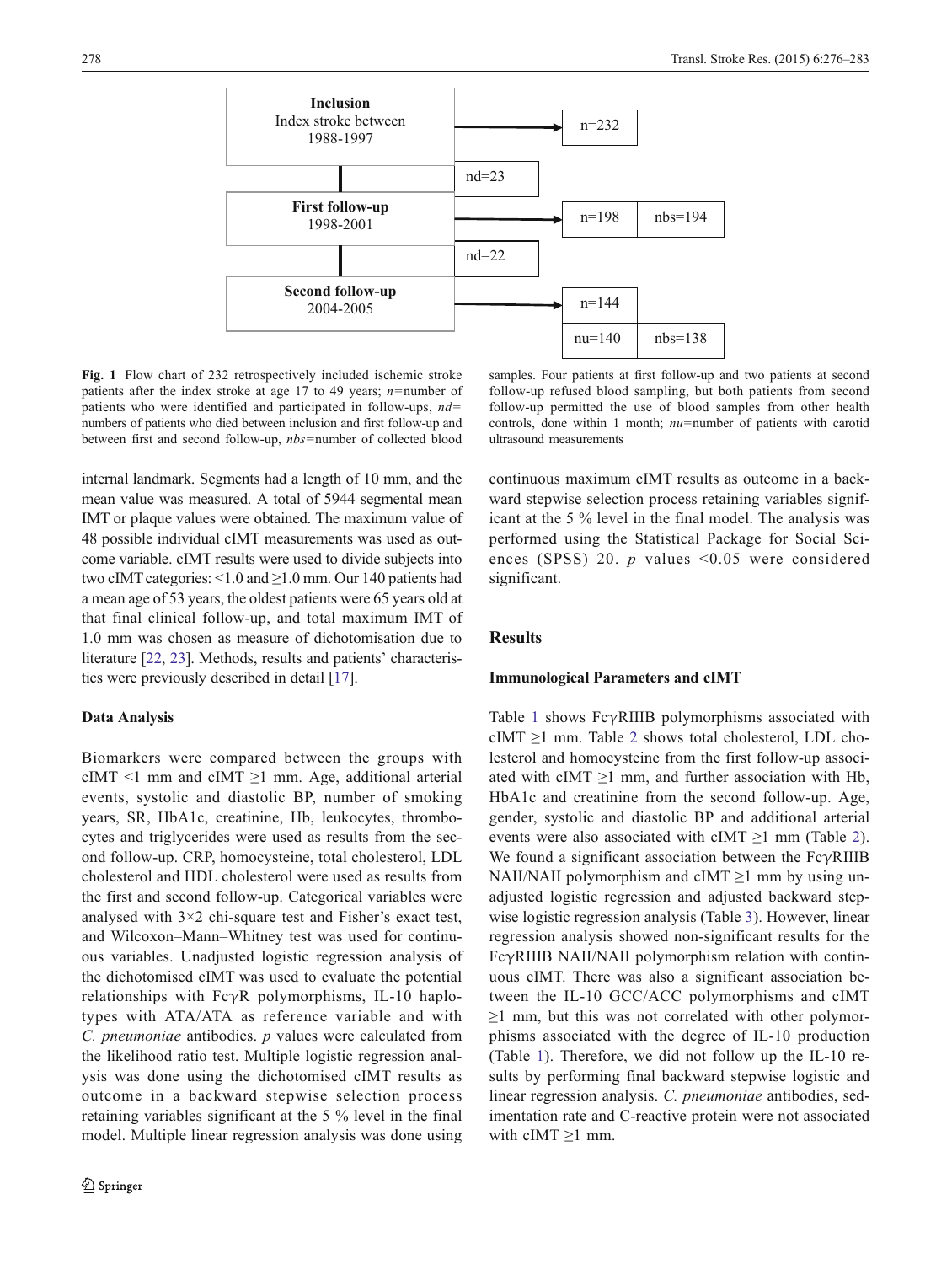<span id="page-3-0"></span>Table 1 Fc gamma receptor (FcγR) polymorphisms and interleukin (IL)-10 polymorphisms related to carotid intima-media thickness (cIMT) with ≥1 mm as outcome variable

| Immunology                                            |                |                           |                              |                      |  |
|-------------------------------------------------------|----------------|---------------------------|------------------------------|----------------------|--|
| Variables                                             | Number<br>$\%$ | $cIMT < 1$ mm<br>$n = 34$ | $cIMT \ge 1$ mm<br>$n = 104$ | LR test<br>$p$ value |  |
| Fc gamma receptor ( $Fc\gamma R$ ) polymorphisms      |                |                           |                              |                      |  |
| $Fc\gamma RIIA$                                       | $n = 138$      |                           |                              | 0.313                |  |
| H/H                                                   | 15.9           | 5                         | 17                           |                      |  |
| H/R                                                   | 42.0           | 18                        | 40                           |                      |  |
| R/R                                                   | 42.0           | 11                        | 47                           |                      |  |
| FcγRIIIB                                              | $n = 138$      |                           |                              | 0.036                |  |
| NaI/NaI                                               | 12.0           | 6                         | 10                           |                      |  |
| NaI/NaII                                              | 43.5           | 19                        | 41                           |                      |  |
| NaII/NaII                                             | 44.9           | 9                         | $53*$                        |                      |  |
| $Fc\gamma RIIIA$                                      | $n = 137$      |                           |                              | 0.362                |  |
| V/V                                                   | 12.4           | 2                         | 15                           |                      |  |
| V/F                                                   | 40.9           | 15                        | 41                           |                      |  |
| F/F                                                   | 46.7           | 17                        | 47                           |                      |  |
| Interleukin (IL)-10 polymorphisms                     |                |                           |                              |                      |  |
|                                                       | $n = 138$      |                           |                              | 0.102                |  |
| ATA/ATA                                               | 7.2            | 4                         | 6                            |                      |  |
| ATA/ACC                                               | 9.4            | 5                         | 8                            |                      |  |
| ACC/ACC                                               | 7.2            | 1                         | 9                            |                      |  |
| GCC/ACC                                               | 26.8           | $\overline{4}$            | $33*$                        |                      |  |
| GCC/ATA                                               | 23.2           | 10                        | 22                           |                      |  |
| $\mathrm{GCC/GCC}$                                    | 26.1           | 10                        | 26                           |                      |  |
| IL-10 producing genotypes [14]                        |                |                           |                              |                      |  |
| Low IL-10 production:<br>ATA/ATA, ATA/ACC and ACC/ACC |                | $10\,$                    | 23                           | 0.353                |  |
| Medium IL-10 production: GCC/ACC and GCC/ATA          |                | 14                        | 55                           | 0.238                |  |
| High IL-10 production:<br>GCC/GCC                     |                | 10                        | 26                           | 0.655                |  |

 $n$  number,  $LR$  likelihood ratio test from logistic regression

\*Significant  $p$  value,  $p \le 0.05$ 

#### Non-immunological Parameters and cIMT

 $cIMT \ge 1$  mm was associated with total cholesterol, LDL cholesterol and homocysteine at the first, but not at the second, follow-up (Table [2](#page-4-0)). Haemoglobin, HbA1c and creatinine were also associated with cIMT  $\geq$ 1 mm as were age, male gender, systolic and diastolic BP and additional arterial events other than the index stroke. HbA1c was associated with cIMT ≥1 mm in addition to age and male gender after unadjusted logistic regression and results after adjusted backward step-wise logistic regression analysis (Table [3](#page-5-0)). Final linear regression analysis for continuous cIMT showed associations with age, additional arterial events, systolic BP and HbA1c (Table [4\)](#page-5-0). Male gender was no longer associated with cIMT in that analysis.

## Discussion

This is the first clinical study of long-term survivors of ischemic stroke at a young age to evaluate follow-up blood samples and carotid IMT measurements. The mean observation time was nearly 12 years, and the cIMT measurements also included plaques, as we measured at standardised sites in order to perform a staging of the carotid artery wall disease.

We have studied immunological and non-immunological risk factors for cIMT as parameters for carotid atherosclerosis. Our results showed no association with C. pneumoniae antibodies and cIMT. The association between C. pneumoniae antibodies and cardiovascular disease is unclear [\[24](#page-7-0)]. Furthermore, we did not find any association with cIMT and sedimentation rate or C-reactive protein. However, these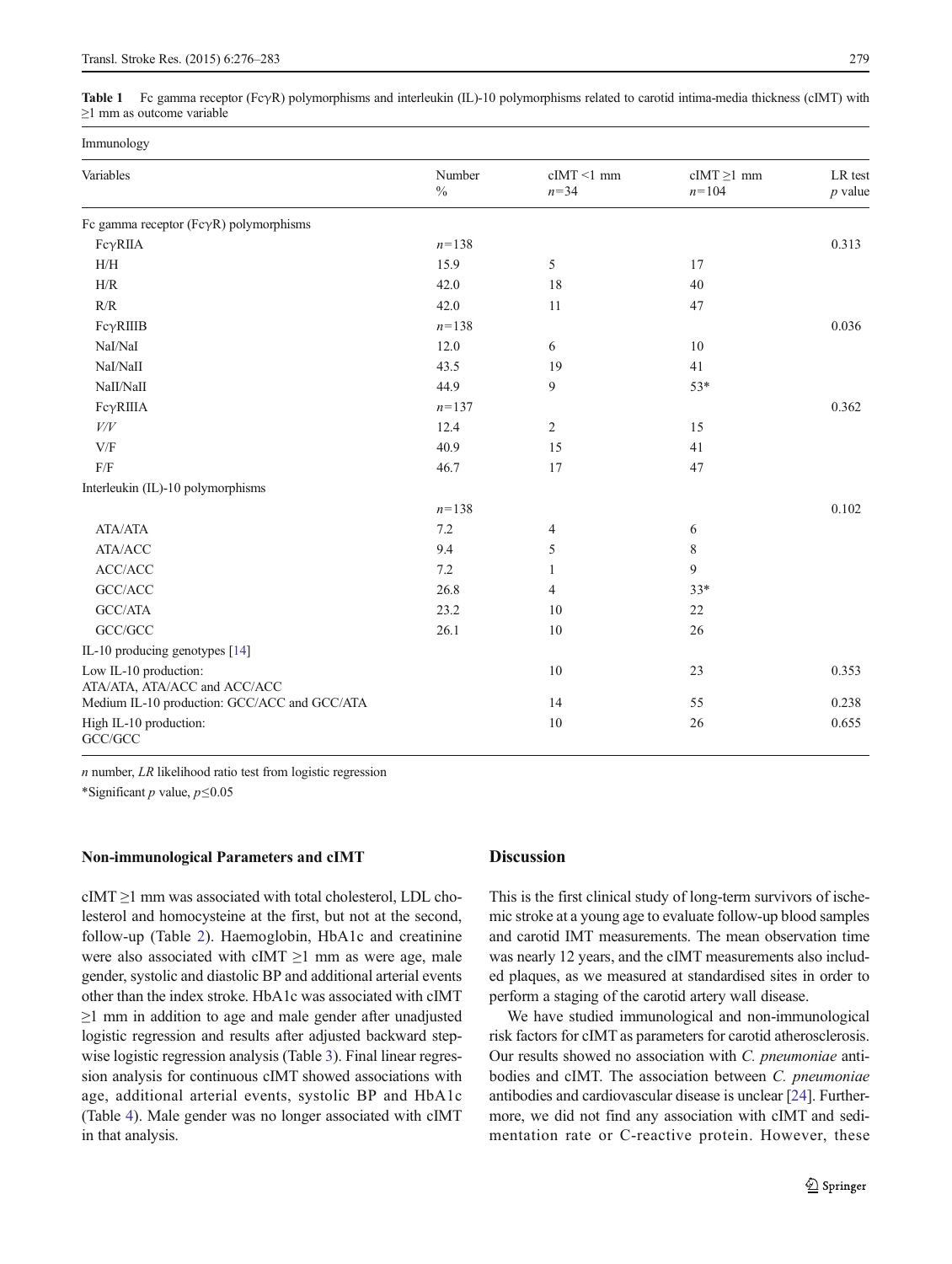|                                                             | $n$ of samples              | $cIMT \le 1$ mm<br>mean value<br>$(\pm SD)$ | $cIMT \ge 1$ mm<br>mean value<br>$(\pm SD)$ | $p$ value |
|-------------------------------------------------------------|-----------------------------|---------------------------------------------|---------------------------------------------|-----------|
| Data from first follow-up, 6 years after the index stroke   |                             |                                             |                                             |           |
| Chlamydia pneumoniae antibodies                             | 140                         | 3                                           | 8                                           | 0.728     |
| Homocysteine $(\mu M)$                                      | 139                         | 12.8(16.7)                                  | $11.4*(7.7)$                                | 0.011     |
| $CRP$ (mg/L)                                                | 134                         | 2.1(3.1)                                    | 2.5(6.5)                                    | 0.344     |
| Total cholesterol (mM)                                      | 139                         | 5.5(1.1)                                    | $6.1*(1.1)$                                 | 0.007     |
| LDL cholesterol (mM)                                        | 139                         | 3.48(0.9)                                   | $3.90*(1.0)$                                | 0.030     |
| HDL cholesterol (mM)                                        | 139                         | 1.33(0.4)                                   | 1.29(0.4)                                   | 0.778     |
| Data from second follow-up, 12 years after the index stroke |                             |                                             |                                             |           |
| $CRP$ (mg/L)                                                | 139                         | 2.6(3.0)                                    | 3.7(5.7)                                    | 0.344     |
| Sedimentation rate (mm)                                     | 135                         | 8.8(6.3)                                    | 12.9(10.1)                                  | 0.055     |
| Homocysteine $(\mu M)$                                      | 132                         | 11.8(10.4)                                  | 12.4(7.5)                                   | 0.098     |
| Total cholesterol (mM)                                      | 139                         | 5.37(1.0)                                   | 5.47(1.2)                                   | 0.590     |
| LDL-cholesterol (mM)                                        | 138                         | 3.41(0.9)                                   | 3.54(1.1)                                   | 0.543     |
| HDL-cholesterol (mM)                                        | 140                         | 1.64(0.5)                                   | 1.51(0.4)                                   | 0.331     |
| Triglycerides (mM)                                          | 137                         | 1.43(0.6)                                   | 1.75(0.8)                                   | 0.065     |
| Haemoglobin (g/dL)                                          | 139                         | 14.0(1.1)                                   | $14.6*(1.3)$                                | 0.024     |
| Glycolysed haemoglobin (%)                                  | 135                         | 5.4(0.7)                                    | $5.8*(0.9)$                                 | < 0.001   |
| Creatinine $(\mu M)$                                        | 138                         | 64.3 (13.6)                                 | $83.1*(70.7)$                               | < 0.001   |
| Leukocytes $(10^9/L)$                                       | 140                         | 7.3(2.2)                                    | 7.2(1.9)                                    | 0.948     |
| Thrombocytes $(10^9/L)$                                     | 138                         | 268 (55.4)                                  | 262 (74.6)                                  | 0.221     |
| Other variables at second follow-up                         |                             |                                             |                                             |           |
| Age (years)                                                 | 140                         | 45.6(9.9)                                   | $55.2*(5.8)$                                | < 0.001   |
| Gender                                                      |                             |                                             | $\ast$                                      | 0.001     |
| Males $(N)$                                                 |                             | 10                                          | 68                                          |           |
| Females $(N)$                                               |                             | 24                                          | 38                                          |           |
| Blood pressure (mmHg)                                       | 137                         |                                             |                                             |           |
| Systolic                                                    |                             | 131 (18.4)                                  | $143*(16.8)$                                | 0.001     |
| Diastolic                                                   |                             | 84(11.1)                                    | $90*(9.9)$                                  | 0.002     |
| $n$ of smoking years                                        | 53 active and 54 ex-smokers | 22.3(10.0)                                  | 26.9(10.2)                                  | 0.078     |
| AAE                                                         |                             | 6                                           | $46*$                                       | 0.008     |

<span id="page-4-0"></span>Table 2 Other clinical chemistry and clinical biomarkers related to carotid intima-media thickness (cIMT)  $\geq$ 1 mm as outcome variable

3×2 chi-square test and Fisher's exact test for categorical variables and Wilcoxon–Mann–Whitney test for continuous variables were used for comparison of data. Mean value (±SD)

n number, SD standard deviation,  $\mu$ M micromole, CRP C-reactive protein, LDL low density lipoprotein, HDL high density lipoprotein, AAE additional arterial event other than the index stroke (recurrent ischemic stroke, angina pectoris, myocardial infarction, peripheral artery disease)

parameters are crude markers for the evaluation of specific immune responses in the vascular wall.

We also studied the FcγR and IL10 genotypes as they have been linked to atherosclerosis. The frequencies of the FcγR and IL-10 genotypes among our patients were comparable to 272 healthy controls previously reported from western Norway [\[25,](#page-7-0) [26\]](#page-7-0).

We found a significant association between FcγRIIIB NaII/NaII and cIMT ≥1 mm. However, linear regression analysis showed non-significant results for continuous maximum cIMT values. Others have reported that soluble FcγRIIIA is associated with maximum cIMT [\[27\]](#page-7-0), that the FcγRIIIA VV- genotype is inversely related to the extent of coronary artery disease  $[6]$  $[6]$  and that the Fc $\gamma$ RIIA R allele is associated with impaired endothelial vasodilation in patients with hypercholesterolemia [[28\]](#page-7-0).

The present study is the first to show a possible association with the low-affinity FcγRIIIB receptor and atherosclerosis as measured by cIMT  $\geq$ 1 mm. FcγRIIIB, as well as FcγRIIA and FcγRIIIA, activates immune functions such as phagocytosis, ADCC and release of inflammatory mediators and superoxide radicals [[29\]](#page-7-0). FcγRIIIB is only present on granulocytes, and the FcγRIIIB-NA2 allotype shows lower levels of phagocytosis of IgG1 and IgG3 opsonised particles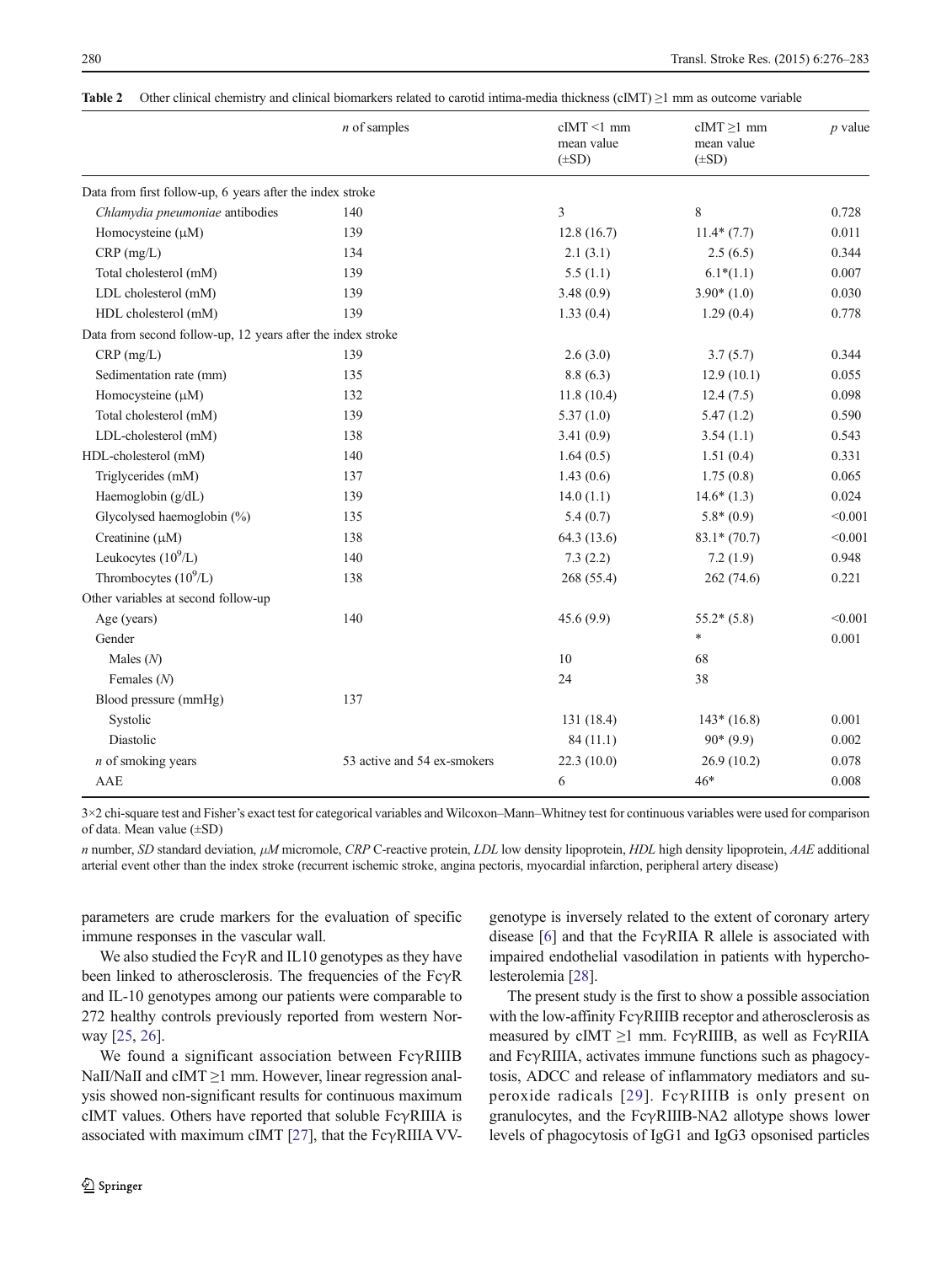<span id="page-5-0"></span>Table 3 Significant results of unadjusted logistic regression and adjusted backward stepwise logistic regression analysis, related to maximum carotid intima-media thickness, categorised as <1 and  $\geq$ 1 mm in 140 patients, measured 12 years after acute ischemic stroke

|                    |           | Unadjusted logistic regression |            |           | Adjusted logistic regression |                          |  |
|--------------------|-----------|--------------------------------|------------|-----------|------------------------------|--------------------------|--|
| Variables          | <b>OR</b> | $(95\% \text{ CI})$            | $p$ values | <b>OR</b> | $(95\% \text{ CI})$          | $p$ values               |  |
| FeyRIIIB NaI/NaI   | 1.00      |                                |            |           |                              |                          |  |
| FeyRIIIB NaII/NaII | 2.78      | 1.18, 6.52                     | 0.019      | 3.94      | 1.08, 14.3                   | 0.037                    |  |
| Cholesterol        | 1.62      | 1.12, 2.34                     | 0.010      |           |                              | -                        |  |
| SR.                | 1.06      | 1.01, 1.12                     | 0.031      |           |                              |                          |  |
| Hb                 | 1.41      | 1.02, 1.95                     | 0.036      |           |                              | -                        |  |
| HbA1c              | 3.35      | 1.27, 8.86                     | 0.015      | 6.65      | 1.21, 36.5                   | 0.029                    |  |
| Triglycerides      | 1.75      | 1.00, 3.07                     | 0.049      |           |                              |                          |  |
| Creatinine         | 1.05      | 1.02, 1.08                     | 0.001      |           |                              | $\overline{\phantom{0}}$ |  |
| Age                | 1.17      | 1.10, 1.25                     | < 0.001    | 1.13      | 1.04, 1.23                   | 0.003                    |  |
| Male gender        | 4.30      | 1.86, 9.93                     | 0.001      | 4.07      | 1.15, 14.5                   | 0.030                    |  |
| Systolic BP        | 1.05      | 1.02, 1.08                     | 0.002      |           |                              |                          |  |
| Diastolic BP       | 1.06      | 1.01, 1.10                     | 0.008      |           |                              |                          |  |
| AAE                | 3.64      | 1.39, 9.53                     | 0.009      |           |                              |                          |  |

Unadjusted univariate logistic regression analysis was performed for all blood samples from the first and second follow-up: FcγR polymorphisms, IL-10 polymorphisms, Chlamydia pneumoniae antibodies, homocysteine, Creactive protein, total cholesterol, LDL cholesterol, HDL cholesterol, SR, triglycerides, Hb, HbA1c, creatinine, leukocytes and thrombocytes and for clinical variables, such as age, gender, systolic BP, diastolic BP and AAE. Only significant found variables are listed and used in the adjusted backward stepwise logistic regression analysis

OR odds ratio, CI confidence interval,  $Fc\gamma R$  Fc gamma receptor polymorphism, SR sedimentation rate, Hb haemoglobin, HbA1c glycolysed haemoglobin, BP blood pressure, AAE additional arterial events (recurrent stroke and/or angina pectoris and/or myocardial infarction and/or peripheral artery disease) other than the index stroke

than the NA1 allotype [\[30](#page-7-0)]. Our results therefore indicate that reductions in effector functions such as phagocytosis and ADCC may contribute to the development of atherosclerosis. Such findings are supported by knockout studies of the inhibitory FcγRIIB which shows an increased plaque formation [\[31\]](#page-7-0). In addition to myeloid cells, FcγRIIB is expressed on B cells where it suppresses B cell signaling and regulates IgG

Table 4 Final results of linear regression analysis, related to maximum carotid intima-media thickness (cIMT), measured in 140 patients 12 years after acute ischemic stroke

|             | b    | Standard error (SE) | $p$ values |
|-------------|------|---------------------|------------|
| Age         | 0.25 | 0.007               | 0.002      |
| Systolic BP | 0.18 | 0.003               | 0.029      |
| AAE         | 0.20 | 0.111               | 0.019      |
| HbA1c       | 0.18 | 0.061               | 0.028      |
|             |      |                     |            |

Linear regression analysis was performed with Fc gamma receptor IIIB NaII/NaII polymorphism, total cholesterol, sedimentation rate, haemoglobin, HbA1c, triglycerides, creatinine, age, gender, systolic BP and AAE. Gender was non-significant in the final results ( $b$ =0.13, SE=  $0.1, p=0.80$ 

b estimated regression coefficient, BP blood pressure, AAE additional arterial event other than the index stroke, such as recurrent ischemic stroke, angina pectoris, myocardial infarction and peripheral artery disease, HbA1c glycolysed haemoglobin

production [\[32\]](#page-7-0). Defects of FcγRIIB on B cell will therefore increase the IgG production, which was showed in this mouse model [[31\]](#page-7-0). Our results indicate that similar mechanisms may take place in humans, as the NA2 allotype is associated with reduced phagocytosis of IgG1 and IgG3 [[30](#page-7-0)].

Stimulation of activating  $Fc\gamma Rs$  on macrophages has been found to induce an anti-inflammatory immune response with increased IL-10 production [\[15](#page-7-0)]. It has also been proposed that elevated IgG with IL-10 acting downstream is driving the plaque formation [\[31](#page-7-0)]. Others have reported that reduced levels of IL-10 and low-producing IL-10 genotypes are associated with increased cIMT [[10](#page-7-0), [33\]](#page-7-0) and that low-producing IL-10 genotypes are associated with coronary disease [\[11\]](#page-7-0) and ischemic stroke [\[34](#page-7-0)].

We have also studied the polymorphisms of IL-10 since 50–70 % of the variance in IL-10 levels is genetically determined [[35](#page-7-0)]. However, we found no association between high-, medium- or low-producing IL-10 genotypes and cIMT  $\geq$ 1 mm. Unfortunately, we had no access to serum IL-10 levels in our patients. Although we could not find any genetic risk factor with IL-10 and cIMT, this does not exclude the importance of this anti-inflammatory cytokine in the pathogenesis of atherosclerosis. The major roles of IL-10 in terms of atherosclerosis include inhibition of macrophage activation, as well as inhibition of matrix metalloproteinase, pro-inflammatory cytokines and cyclooxygenase-2 expression in lipid-loaded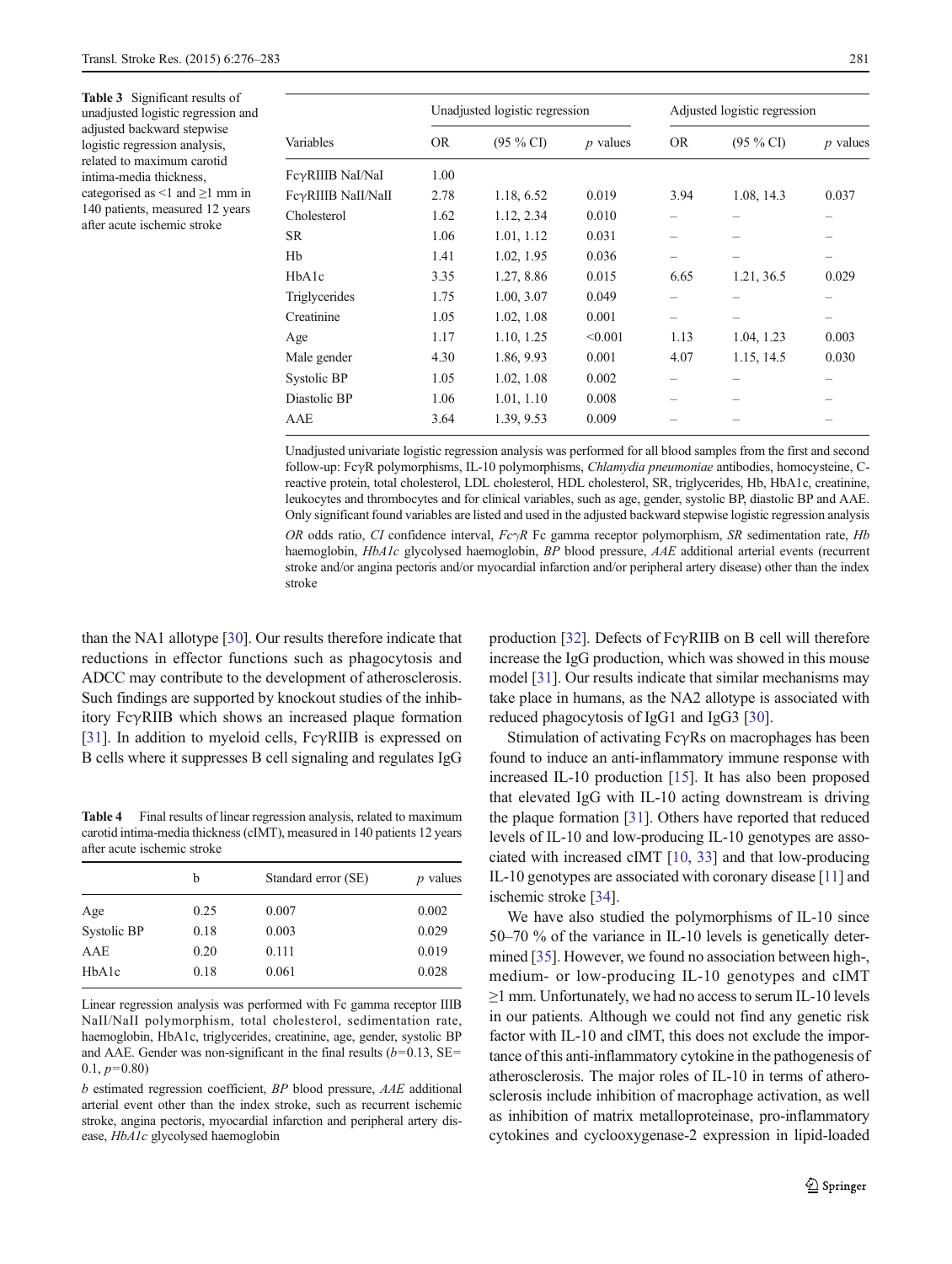<span id="page-6-0"></span>and activated macrophage foam cells. Furthermore, another important role of IL-10 in atherosclerosis is its ability to alter lipid metabolism in macrophages [[36\]](#page-7-0). Of the nonimmunological parameters, we found that cholesterol, triglycerides, blood pressure and cardiovascular events were risk factors in the unadjusted logistic regression analysis but not in the adjusted logistic regression analysis. However, these are known risk factors for subclinical carotid atherosclerosis [[37,](#page-7-0) [38](#page-7-0)] At the first follow-up, statins were only used by 30 (15.5 %) of 194 patients with registered medication, and at the second follow-up, statins were used by 55 (38.2 %) of 144 patients [\[16\]](#page-7-0). The increasing use of statins probably explains why total cholesterol/homocysteine/and LDL-cholesterol levels were associated with cIMT at the first follow-up but not at the second follow-up.

We found that HbA1c, SR, haemoglobin and creatinine were risk factors in the unadjusted logistic regression analysis, but only HbA1c showed significance in the final adjusted logistic and linear regression analysis. Elevated blood glucose is a known risk factor for endothelial dysfunction and early atherosclerosis [[39\]](#page-7-0), and the high percentage of carotid artery atherosclerosis observed in our patients is in agreement with this. Furthermore, we found that increased age and male gender are correlated with increased cIMT as has been shown in large population studies [\[37](#page-7-0), [40](#page-7-0)]. Surprisingly, male gender disappeared as significant result in the linear regression analysis, and other risk factors for increased cIMT and atherosclerosis, such as systolic BP and additional arterial events, became significant. Probably, the number of patients played a role for the varying results by the different methods of regression analysis.

The strength of our study is that we have a very well characterised patient population and clinically related immunological and non-immunological parameters were available for analysis. The frequencies of  $Fc\gamma R$  and IL-10 polymorphisms in our patients are similar to those observed in population studies performed from the same area [\[25,](#page-7-0) [26](#page-7-0)]. We have measurements of the various blood samples both at first and at second follow-up. In addition, we did meticulous studies to measure cIMT and plaques.

The weakness of our study is that patients were included retrospectively and selection was affected by death and a 23 % dropout rate of long-term survivors. The 23 % dropout rate at our last clinical follow-up, without any missing data concerning the dead-alive status, is, however, comparable to that of other clinical studies with follow-ups after 10 years [\[41\]](#page-7-0).

Differences occurred after logistic and linear regression analysis concerning significancies related to cIMT in this study. However, age and HbA1c were in both analyses related to cIMT, and these parameters are well-known risk factors for increased cIMT and atherosclerosis. Male gender and increased BP are also well-known risk factors for atherosclerosis

and additional arterial events, even if the results by the two types of regression analysis were slightly different. A new finding in this study is that FcγRIIIB-NAII/NAII appeared as a significant factor for increased cIMT  $\geq$ 1 mm. However, further prospective studies with higher sample sizes are necessary to confirm these results.

In conclusion, we found that in patients with ischemic stroke at a young age, FcγRIIIB-NAII/NAII may be a contributing factor for increased cIMT together with known risk factors, such as age, male gender, systolic BP and increased HbA1c.

Acknowledgments We thank Terje Ertkjern and co-workers from the laboratory of clinical biochemical medicine for the analysis of routine blood samples.

Conflict of interest Ulrike Waje-Andreassen, Halvor Naess, Lars Thomassen, Tove Helene Maroy, Kibret Yimer Mazengia, Geir Egil Eide and Christian Alexander Vedeler declare that they have no conflicts of interest concerning this study.

Ethical approval The study procedures were in accordance with the Helsinki Declaration of 1975. The Western Norway Regional Committee for Medical Research Ethics approved the study (project ID: 82.04); The Norwegian Royal Department of Health approved the research biobank, connected to the project (ID number: 200403628). Informed consent was obtained from all patients for being included in the study. Investigators were not allowed to ask patients about reasons for non-participation during the first and second follow-up.

Open Access This article is distributed under the terms of the Creative Commons Attribution 4.0 International License (http:// creativecommons.org/licenses/by/4.0/), which permits unrestricted use, distribution, and reproduction in any medium, provided you give appropriate credit to the original author(s) and the source, provide a link to the Creative Commons license, and indicate if changes were made.

### References

- 1. Wang X, Liu X, Kishimoto C, Yuan Z. The role of fcgamma receptors in atherosclerosis. Exp Biol Med (Maywood). 2012;237(6): 609–16.
- 2. Raaz D, Herrmann M, Ekici AB, Klinghammer L, Lausen B, Voll RE, et al. FcgammaRIIa genotype is associated with acute coronary syndromes as first manifestation of coronary artery disease. Atherosclerosis. 2009;205(2):512–6.
- 3. Kim YS, Yoo JH, Lee BC. Susceptibility for ischemic stroke in Korean population is associated with polymorphisms of the Fc gamma receptor IIA. Blood Coagul Fibrinolysis. 2009;20(5):353– 7.
- 4. Karakas M, Hoffmann MM, Vollmert C, Rothenbacher D, Meisinger C, Winkelmann B, et al. Genetic variation in Fc gamma receptor IIa and risk of coronary heart disease: negative results from two large independent populations. BMC medical genetics 2009;1046
- 5. van der Meer IM, Witteman JC, Hofman A, Kluft C, de Maat MP. Genetic variation in fcgamma receptor IIa protects against advanced peripheral atherosclerosis. The Rotterdam Study Thromb Haemost. 2004;92(6):1273–6.